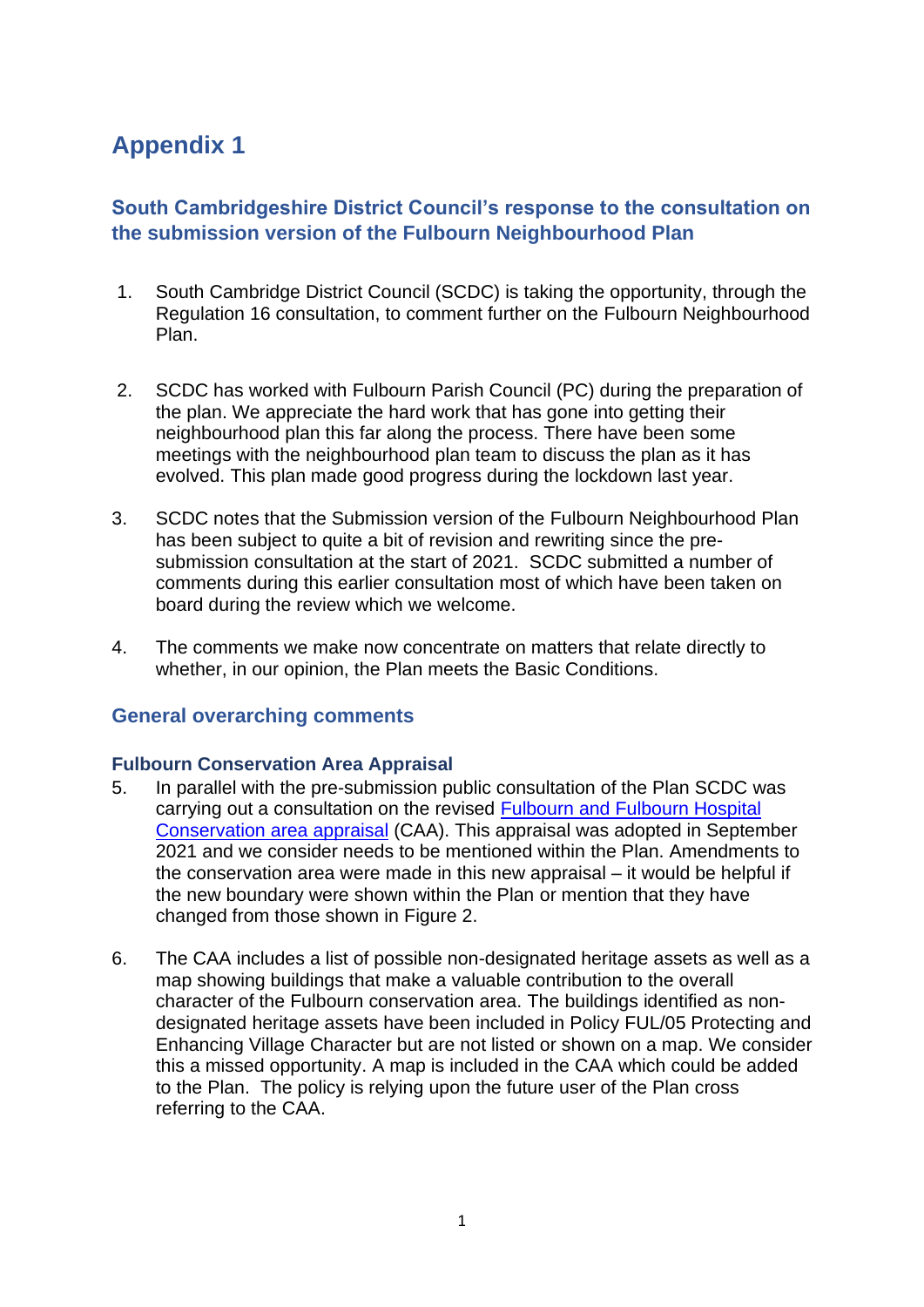## **Extant planning permissions**

- 7. Within the Fulbourn Neighbourhood Area there are some large schemes where outline planning permission has been given by SCDC and reserved matters are still to be considered. We wish to ensure that the policies contained within the neighbourhood plan take into account /are complementary to these permissions and do not adversely attempt to over-ride them. For example, that for the Fulbourn and Ida Darwin Hospital sites which are identified for redevelopment in the adopted Local Plan – Policy H/3. We will specify within the comments below for each policy where we consider it appropriate that changes should be made.
- 8. For information here is a list of the relevant planning applications:
	- The Ida Darwin outline consented application for 203 dwellings is planning ref: S/0670/17/OL [https://applications.greatercambridgeplanning.org/online](https://applications.greatercambridgeplanning.org/online-applications/applicationDetails.do?keyVal=ZZZY1QOITV905&activeTab=summary)[applications/applicationDetails.do?keyVal=ZZZY1QOITV905&activeTa](https://applications.greatercambridgeplanning.org/online-applications/applicationDetails.do?keyVal=ZZZY1QOITV905&activeTab=summary) [b=summary](https://applications.greatercambridgeplanning.org/online-applications/applicationDetails.do?keyVal=ZZZY1QOITV905&activeTab=summary)
	- The 'live' Reserve Matters application for this is planning ref. 20/05199/REM [https://applications.greatercambridgeplanning.org/online](https://applications.greatercambridgeplanning.org/online-applications/applicationDetails.do?keyVal=QLH5IEDX0DA00&activeTab=summary)[applications/applicationDetails.do?keyVal=QLH5IEDX0DA00&activeTa](https://applications.greatercambridgeplanning.org/online-applications/applicationDetails.do?keyVal=QLH5IEDX0DA00&activeTab=summary) [b=summary](https://applications.greatercambridgeplanning.org/online-applications/applicationDetails.do?keyVal=QLH5IEDX0DA00&activeTab=summary) It has a status of 'waiting decision'
	- The land east of Teversham Road outline consented application for 110 dwellings is planning ref: S/0202/17/OL [https://applications.greatercambridgeplanning.org/online](https://applications.greatercambridgeplanning.org/online-applications/applicationDetails.do?keyVal=ZZZY1ROITV415&activeTab=summary)[applications/applicationDetails.do?keyVal=ZZZY1ROITV415&activeTa](https://applications.greatercambridgeplanning.org/online-applications/applicationDetails.do?keyVal=ZZZY1ROITV415&activeTab=summary) [b=summary](https://applications.greatercambridgeplanning.org/online-applications/applicationDetails.do?keyVal=ZZZY1ROITV415&activeTab=summary)
	- The Reserve Matters application for this one is ref: S/3290/19/RM. According to the public access website, it was refused in October 2021: [https://applications.greatercambridgeplanning.org/online](https://applications.greatercambridgeplanning.org/online-applications/simpleSearchResults.do?action=firstPage)[applications/simpleSearchResults.do?action=firstPage](https://applications.greatercambridgeplanning.org/online-applications/simpleSearchResults.do?action=firstPage)

# **Comments on the draft Plan in plan order**

9. The following comments are made working our way through the document. Where we have already made a general comment, we will try not to repeat this in the section below.

## **3 Planning Policy Framework**

10. Figure 2. The policy designations from the Local Plan used in this map do not use the correct terms. e.g., Village Amenity Area should be Protected Village Amenity Area. We would suggest that such corrections should be made to the Plan post examination and ahead of the referendum to avoid confusion with the different designations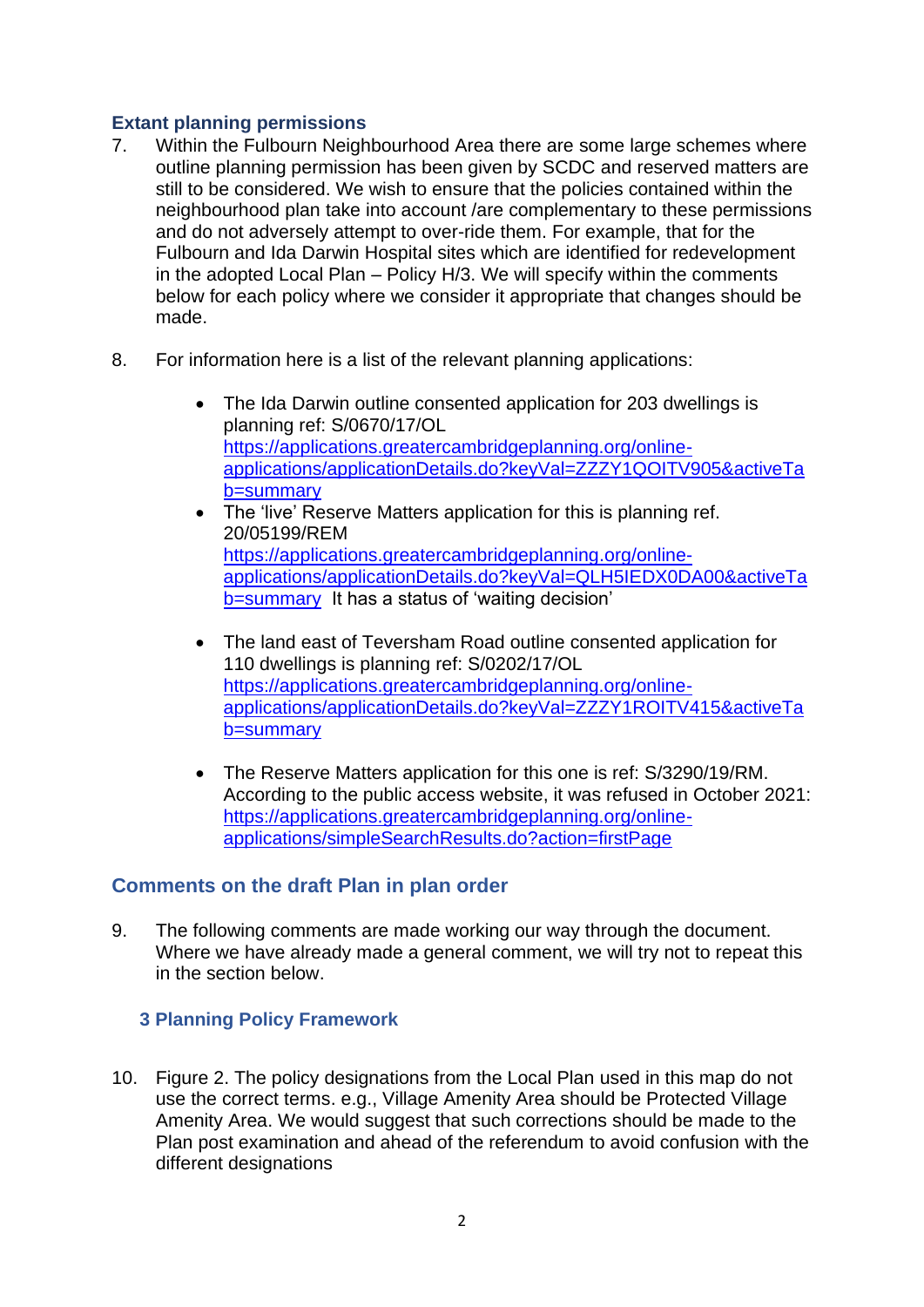## **4 Local Context**

5 Paragraph 4.44 - There's a very minor typo – include 'which has a ditch with *an* important vascular and nationally scarce plant.' It would be helpful to also include the common name 'Fen pondweed' for clarity.

#### **6 Protected Village Setting and Separation**

## **Policy FUL/01 Protecting the Distinctiveness and Landscape Setting of Fulbourn.**

- 6 The supporting text to Policy FUL/1 has undergone much change since the Regulation 14 consultation. It more clearly describes the intensions of the policy setting out clearly the difference between the different elements in the policy for protecting the setting of Fulbourn – the important visual gap, important countryside frontages and the locally important views. This is to be welcomed.
- 7 Part 2 of policy –There should be a reference to the map that the Important Visual Gap is identified on '….as shown on Map 9 and the Policies Map'. We welcome that Figure 9 is consistent with the current Ida Darwin application.
- 8 Part 4 of policy –Part 5 of the policy explains the role of these views and we consider this wording should sit within the same section of the policy as the list of views. It should be noted that planning policy cannot control agricultural land uses or retain woodland unless it includes protected trees or is an ancient woodland.

#### **Policy FUL/02 – Development Outside the Development Framework.**

- 9 Part 1 This is repeating the Local Plan policy for development frameworks and does not, in our view, offer anything specific to Fulbourn. (Policy S/7 Development Frameworks).
- 10 Part 2b We consider that this criterion should have a caveat regarding tree surveys and allowing for essential works to improve woodlands/trees and removal of dangerous trees.
- 11 Part 2c The policy mentions 'appropriate levels of street lighting' but does not explain in the supporting text what would be appropriate. How would a planning officer know what is appropriate in determining a planning application?
- 12 Should there be a definition of what is meant by dark skies? Nowhere around Cambridge is a designated dark sky zone so should a different term, such as minimising light pollution arising from new development, be used to improve the darkness of certain areas? There may also need to be a consideration of the balance between lighting and safety.
- 13 Part 2d How would this criterion be achieved to maintain in perpetuity a soft outer edge to Fulbourn?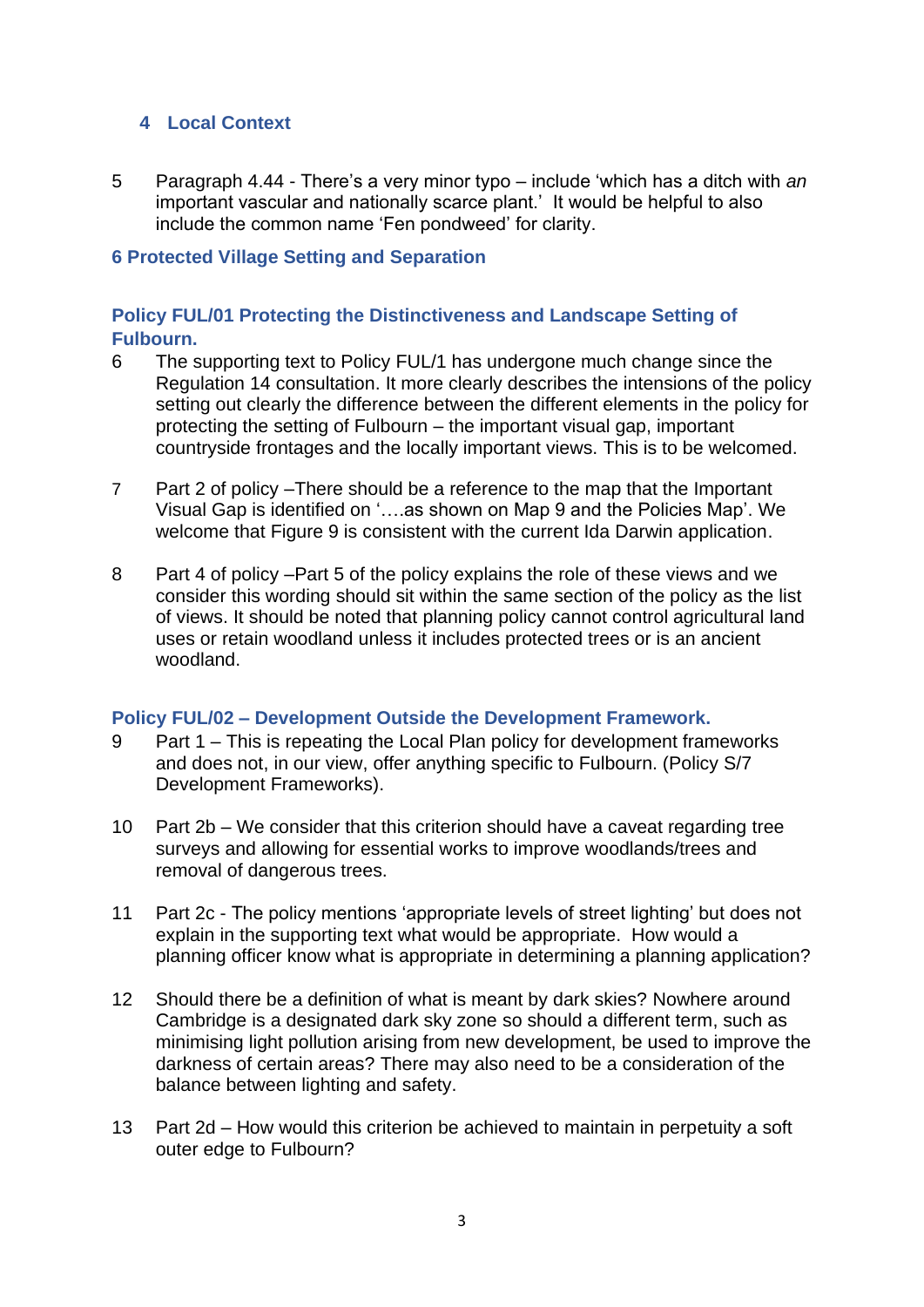## **7 Enhancing Rural Environment**

- 14 Paragraph 7.8 This paragraph could be updated to reflect that the Environment Act has Royal Assent. Wording such as the following could be added to the Plan – 'The Environment Act 2021 has introduced a requirement for all developments in England to deliver 'biodiversity net gain' of at least 10%. There will be a transition period of two years to enable Natural England to establish the delivery mechanisms.'
- 15 The supporting text has been changed a lot from the version of the Plan consulted upon at Regulation 14. A new policy has been added. SCDC has concerns that this policy has not been subject to full consultation prior to submission and could be considered a major change to the Plan. Development proposals are being asked to contribute towards the creation of an extended Green Infrastructure Network. In the previous Plan this was a simple criterion in Policy FUL/04 Protection and Enhancement of Nature Features - 2b.

## **Policy FUL/03 Creating a Connected Green Infrastructure Network.**

- 16 The policy is supported by Figure 11 which shows an indicative green infrastructure network. Whilst supporting the principle of showing clearly the green infrastructure within the parish, we have concerns that this is the first time such a map has shown the extent of this infrastructure in the Draft Neighbourhood Plan. The supporting text to this policy sets out a clear narrative as to why such an infrastructure would be important including relevant studies that promote such greening, but this is new information to the plan.
- 17 The inclusion of a connected green infrastructure network is welcomed. With support and advice from the Wildlife Trust for Beds, Cambs and Northants, this network has the potential to contribute to the Nature Recovery Network to be developed in Cambridgeshire in line with the requirements of the Environment Act 2021.
- 18 Part 1 of the policy It is not clear how development proposals could contribute towards the creation of an extended Green Infrastructure network. Since much of the network is outside of the built-up area of the village over agricultural land within the Green Belt what development in the future on this land would be expected to contribute to the creation of the network? Planning practice guidance notes that planning obligations should only be uses where it is:
	- necessary to make the development acceptable in planning terms;
	- directly related to the development; and
	- fairly and reasonably related in scale and kind to the development.
- 19 These tests are set out as statutory tests in regulation 122 (as amended by the 2011 and 2019 Regulations) and as policy tests in the National Planning Policy Framework. It is not clear how the intent of the Policy could be achieved by applying these tests.
- 20 Part  $1$  final sentence We are unsure what is meant by the term 'potentially' comprise – this implies uncertainty of what is included in the green infrastructure.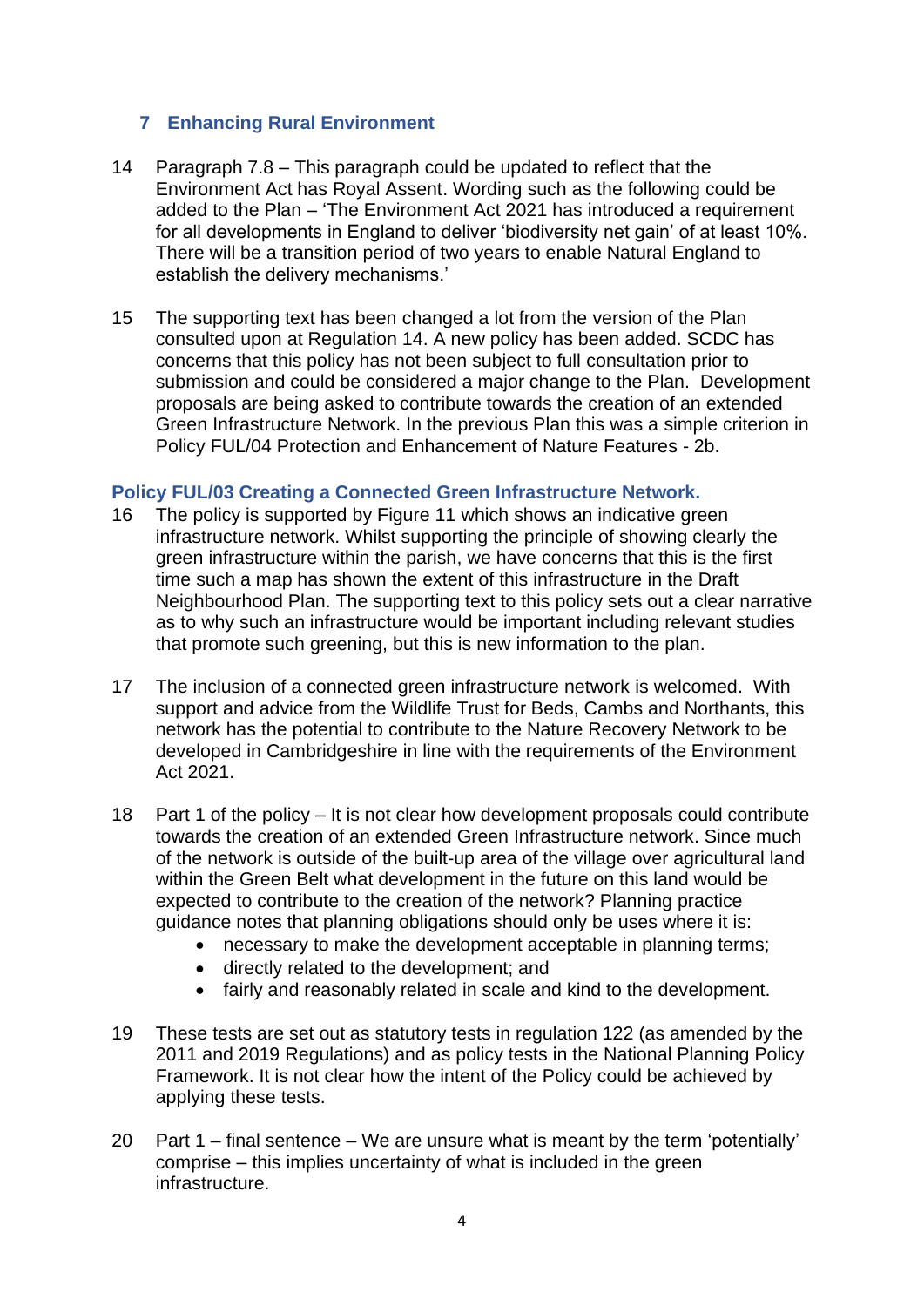- 21 Part 1a e It is unclear whether all these features are included in Figure 11. We consider that these features should be clearly identified as they are included within the policy. Within (a) where are all the existing accessible open space? What is meant by designated green space – the local green space and Protected Village Amenity Areas? Which wildlife sites – ones designated? In (b) what is natural greenspace? In (c) where are the new green spaces and habitats – are these shown in Figure 11? In (d) are the permissive countryside routes shown? In (e) such areas of open space could be extensive.
- 22 This section could emphasise linking and improving connectivity, for example between locally protected sites, such as County Wildlife Sites, and nationally protected sites, such as SSSIs'. The terms 'designated green spaces' and 'wildlife sites' are rather vague. Where are the green spaces designated and are the wildlife sites designated anywhere?
- 23 Part 2 of the policy The areas shown on Figure 11 indicating the network covers much land around the parish. It extends over both the Fulbourn and Ida Darwin hospital sites- this policy must take account of the existing planning permissions on these sites. Any future development within the parish would be impacted by this policy which strengthens our concerns about the specific lack of consultation on its detail.
- 24 Part 3 How would this be achieved? Would creating such legal agreements make for a viable policy? Who would take responsibility for managing and maintaining the network on private land – SCDC? Parish Council? Wildlife Trust? The policy is unclear. It would be better to state that Green Infrastructure provided as part of a development will be retained through conditions.
- 25 Figure 11 There a number of features shown on this map where it is not clear what they represent. What are 'Possible new habitats/natural greenspace (Wildlife Trust)'? Are these explained within the Plan? Is the intension that they are protected/created within Policy FUL/03? Where are the sources for the 'Existing Habitats and Woodlands'? Many of the areas shown are outside of the designated neighbourhood area. Whilst recognising that a green network does not stop at the border of a parish a neighbourhood plan cannot have a policy that extends beyond its neighbourhood area.
- 26 Figure 11 We are concerned that the 'indicative green infrastructure network seems not to have a clear boundary on the map but rather has a symbol that fades in and out of focus. We will need clear boundaries to add into a policies map, so it is clear what areas are within the influence of the policy. Does the use of the term 'indicative' imply the network does not have a clear geographical layout?
- 27 Figure 11 It is unclear from the map what routes are for ecological movements versus those for sustainable transport like walking or cycle routes.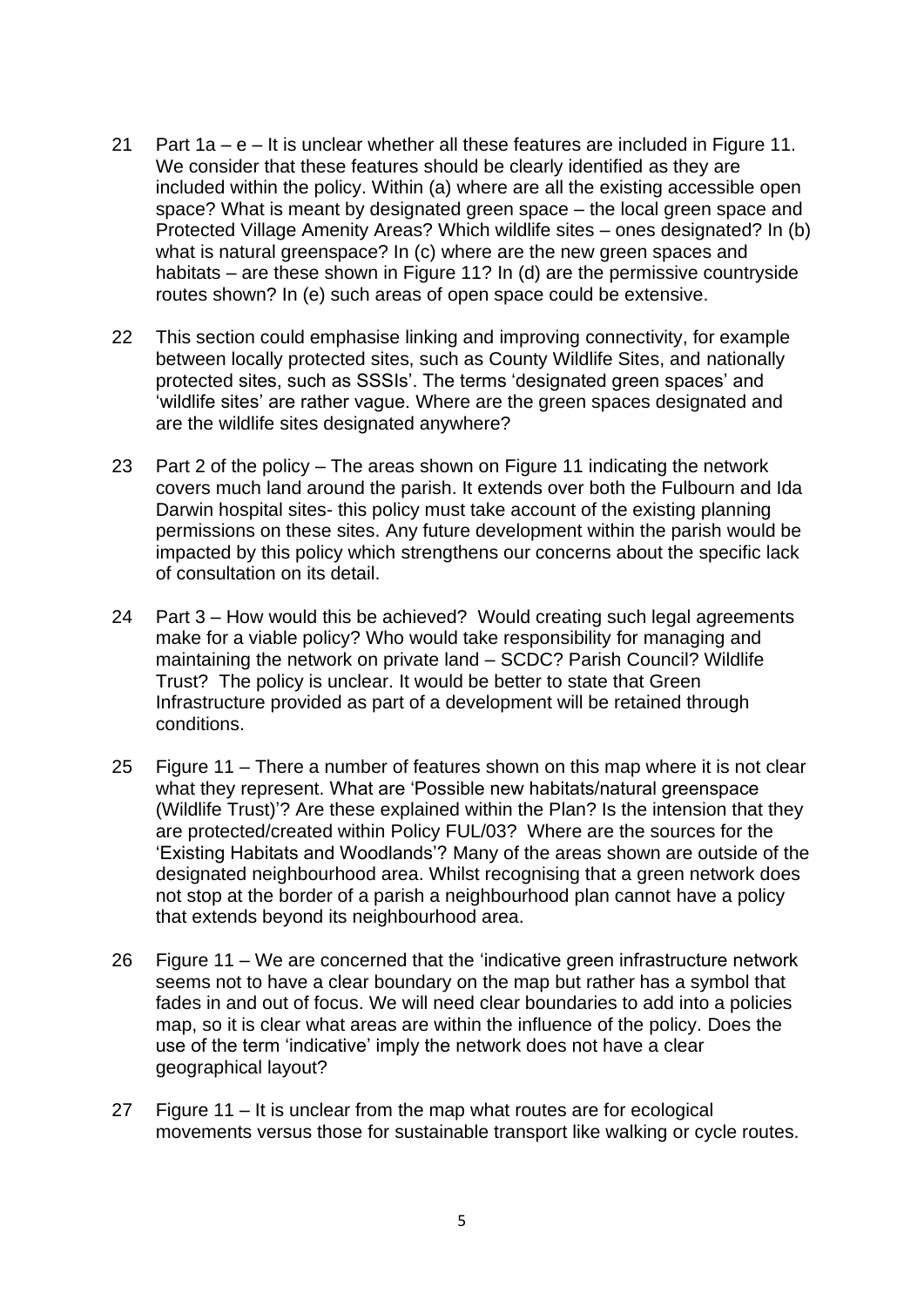28 Figure 12 – The key to this map is similar to that of Figure 11 but it also includes 'Other green spaces'. Are these protected in the Plan? It is unclear what these areas are.

#### **Policy FUL/04 Protection and Enhancement of Natural Features.**

- 29 Part 2c Mention could be made in the supporting text to this policy to highlight the Local Plan Policy SS/8 Sustainable Drainage Systems. Currently this criterion has no supporting text to explain why it is included in a policy.
- 30 Part 3 We had previously asked for justification to be included in the supporting text as to why this section of the policy relates only to new developments of 10 units or more The NPPF defines a major housing site as being of ten or more or a site with an area greater than 0.5 hectares. We were concerned that the policy needed to be more flexible so that it takes into account if a developer submits a scheme for 9 dwellings and then a subsequent scheme for 8 which is equivalent to over 10 but not covered by your policy. We would suggest that the Policy would be clearer if the first line made reference to 0.5 hectares as well as 10 dwellings.
- 31 Part 3a How does this link to the new policy FUL /03 that creates the Green Infrastructure? In the Regulation 14 version of the Plan this was the only element asking developers to contribute to a green infrastructure which had not been shown on a map. Habitat to promote a net gain in biodiversity is within FUL/03 1c – is this duplicating?
- 32 Part 3b As with Part 3a of this policy it is unclear how this relates to the new policy FUL/03. Are the new areas of 'Natural Greenspace' those that are identified in Figures 11 and 12? Are these greenspaces formed as part of the development or is there an expectation for off-site contributions? There is no explanation in the supporting text as to what is meant by 'Natural England's definition of 'Accessible Natural Greenspace'. On Figures 11and 12 these 'new habitats' are outside the built area of the village where development of any scale would not be expected to take place.
- 33 It is suggested that the supporting text makes reference to the document 'Understanding the relevance and application of the Access to Natural Green Space Standard' Natural England 2008. This updates information about the promotion and delivery of accessible nature green space. The English Nature report 153 is from the 1990s.
- 34 Part 3c As noted in relation to our comments on Policy FUL/04, developers can only be asked to mitigate for losses outside their site (i.e. in the Parish) through a Section 106 Planning Obligation and where the Government rules can be met. They must be:
	- necessary to make the development acceptable in planning terms;
	- directly related to the development; and
	- fairly and reasonably related in scale and kind to the development.
- 35 It should be noted that it will be possible to deliver Biodiversity Net Gain offsite **outside** the parish boundary if it contributes to strategic ecological networks or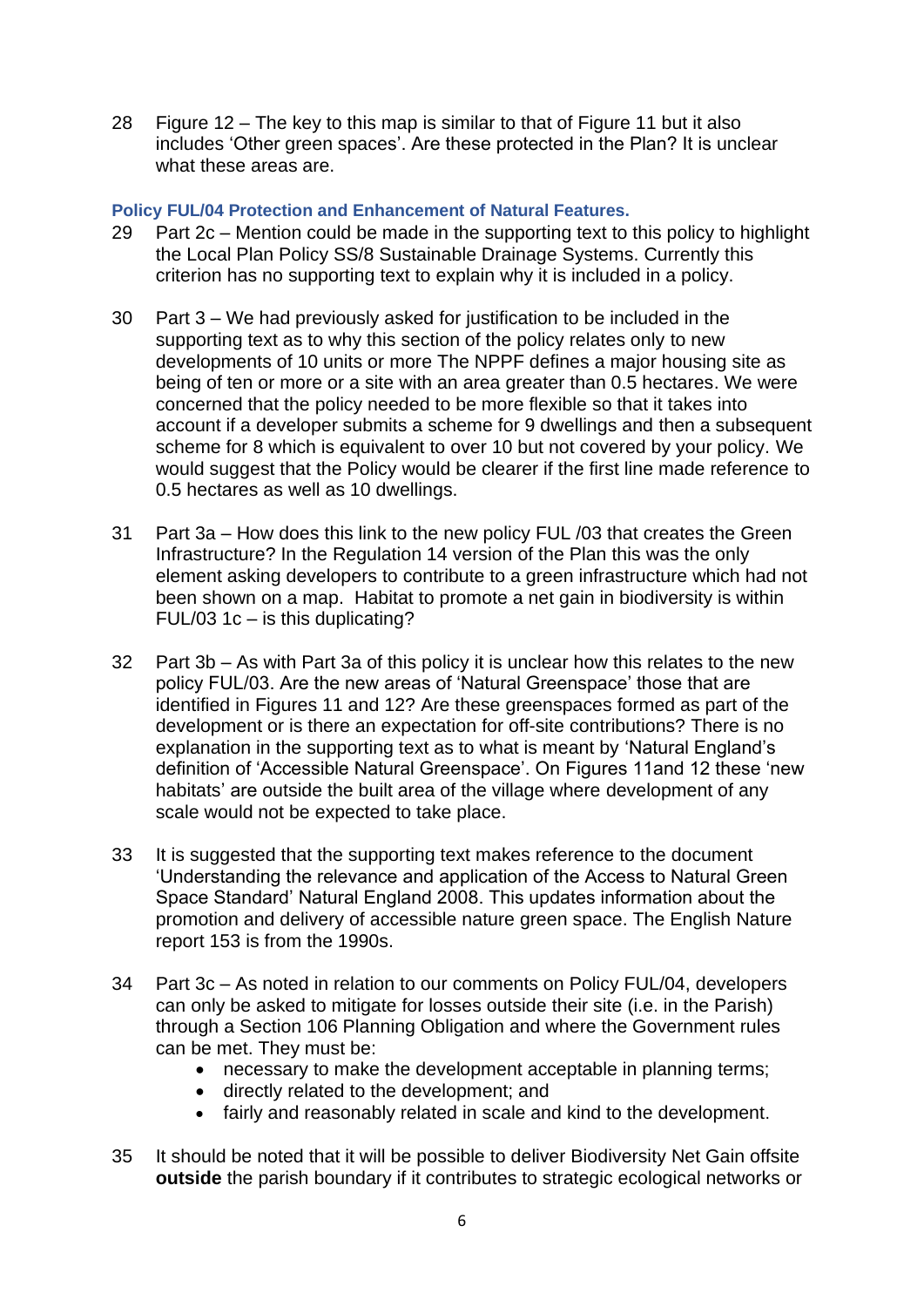the Nature Recovery Network (yet to be drafted as an outcome of the Environment Act). Guidance on this is currently being drafted.

- 36 Part 3d How would this criterion be achieved? Who would be able to test that the drainage patterns would not be compromised? How would a developer demonstrate this? Suggest it should state that proposals should be supported by supporting evidence that demonstrates that the existing drainage patterns will not be compromised. The supporting text could set out the parameters for what should be submitted.
- 37 Part 4 It is unclear who would be responsible for monitoring the legal agreements to achieve this part of the policy. These can only be associated with a planning consent and therefore the policy should state "appropriate legal agreements associated with a planning consent."
	- **8 Local Green Spaces and Amenity Areas**

## **Policy FUL/05 Local Green Spaces and Protected Village Amenity Areas**

- 38 We welcome that the wording has been amended to this policy since Regulation 14. We do not consider it is necessary to include the second sentences within part 1 and part 2 of the policy as this is repeating the relevant Local Plan policies.
- 39 Part 1 In the first sentence delete the unnecessary 'a' after designated as.
- 40 We welcome the unique references for each LGS and PVAA and note that additional sites have been added to the policy some of which were suggestions by us in our response to the Regulation 14 consultation.
- 41 New LGSs have been added at Fulbourn Hospital Parkland and Fulbourn Hospital Old Cemetery - The parish council has recently notified the landowners of these proposed designations. We have concerns that the extent of these LGSs is more that the 'important green space' shown in the adopted [Fulbourn and Fulbourn Hospital Conservation Appraisal 2021\(](https://www.greatercambridgeplanning.org/media/2337/adopted-fulbourn-and-fulbourn-hospital-conservation-area-appraisal-2021_.pdf) See page 27) Also, the Fulbourn hospital site has a development brief that includes some sites for development within the areas proposed as LGS. We have concerns therefore at the proposed boundaries and how these might impact the development of these sites.

<https://scambs.moderngov.co.uk/documents/s73905/Development%20Brief.pdf>

**9 Village Character** 

#### **Policy FUL/06 – Protecting and Enhancing Village Character.**

42 For planning officers dealing with planning applications, it could be confusing if similar criteria are used in different policies and not clearly stated once in one policy. For example, criteria c in this policy about trees and hedgerows is already referred to in part in 1d of Policy FUL/04. There is no need to repeat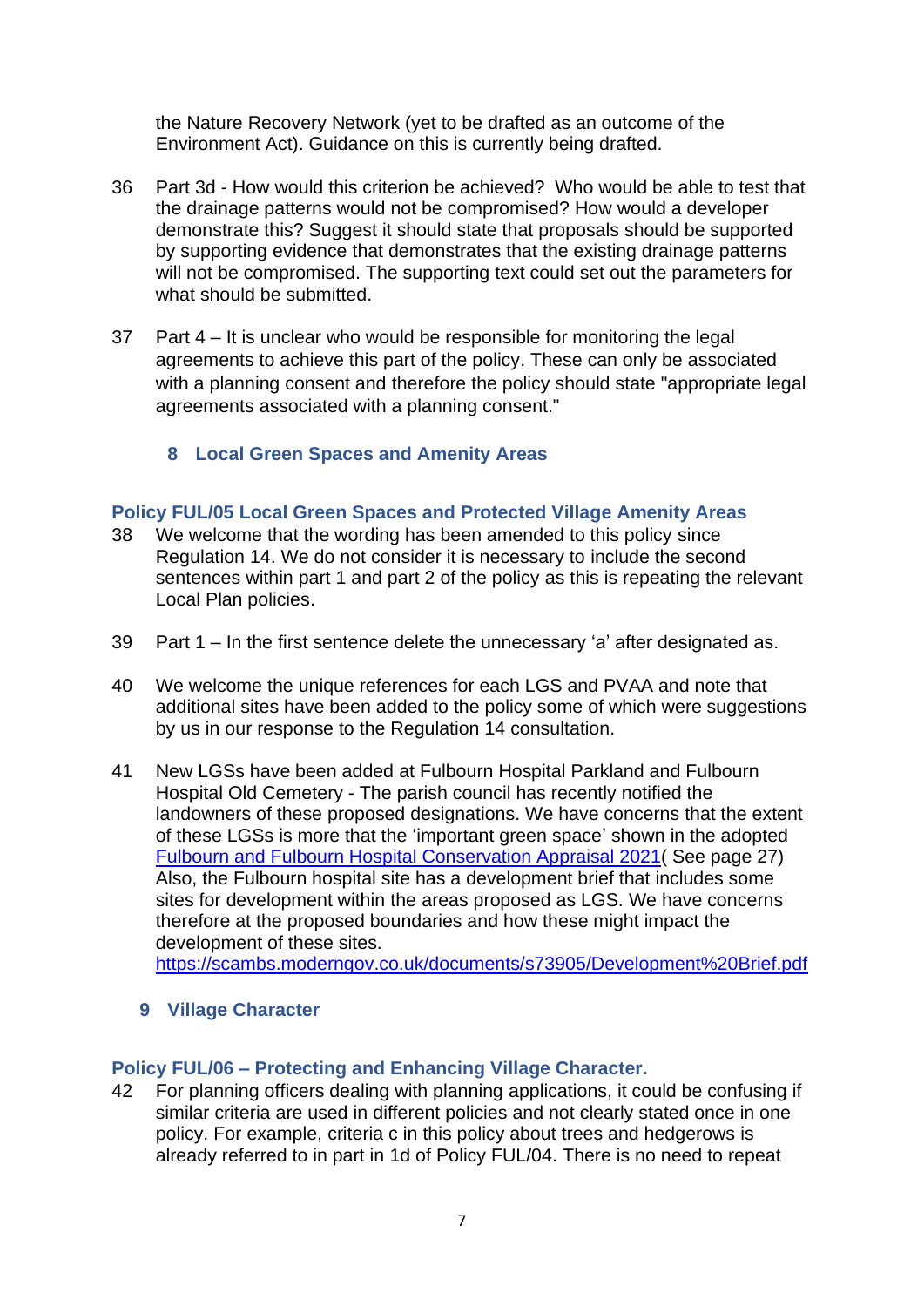policy requirements in separate policies as the Plan will be read as a whole and as appropriate to an application.

- 43 Part 2a This criterion cross refers to Policy FUL/07 but we are unsure why this is required as these issues are not specifically mentioned in this policy?
- 44 Parts 2c This appears to be repeating the requirements in Part 1d +1e of Policy FUL/04 regarding trees?
- 45 Part 2d This criterion previously had 'diverse' built frontages which has now been replaced by 'fragmented'. We still have concerns about how such terms could be interpreted. Is it clear what the policy is asking for and it might be better if these areas of fragmented frontage were perhaps defined on a map?
- 46 Part 3 We remain concerned about an unduly heavy emphasis on contemporary design in policies FUL06 and FUL/07. Neither 'contemporary', used in FUL/07, nor 'creative and contemporary' used in FUL/06, is defined in the Glossary, and it is not clear whether the term 'contemporary' means 'in the modernist tradition', or 'in vogue at the time of the present neighbourhood plan', or 'eschewing emulation of previous architectural styles', or something else. There are many places in the village, including within the conservation areas and the vicinity of listed buildings, where modernist buildings or extensions, or innovative development beyond that tradition might be very appropriate and enhance the historic environment, but there are other places where this approach would not be the most appropriate, and some designs styled 'contemporary' would be harmful to the setting of some of the listed buildings and the overall character of the area.
- 47 The wide variety of architectural styles in the village is acknowledged and we agree that Fulbourn' s character will be preserved and enhanced by continuing variety of building styles, including innovative development and that in the modernist tradition. However, foregrounding 'contemporary' design as Policy FUL/06 does and requiring a 'contemporary' approach to be considered in extensions, as Policy FUL/07 does, is unduly prescriptive, and could lead to planning decisions which are harmful to the setting of listed buildings or the character of the conservation area. We question whether this level of prescription in design is consistent with local plan policy or national planning guidance.
- 48 It is suggested that part 3 of the policy should explicitly state that those instances when a contemporary response is not appropriate i.e., "…and where this would negatively impact on designated and non-designated heritage assets".
- 49 Part 4 of policy A section has been added to this policy to include a reference to buildings identified as non-designated heritage assets (NDHA) in the Fulbourn CAA. These NDHAs have not been shown on a map or listed within the Plan which we consider is a missed opportunity to add weight to their protections and future enhancement. (See maps on pages 5-7 of the [CAA](https://www.greatercambridgeplanning.org/media/2337/adopted-fulbourn-and-fulbourn-hospital-conservation-area-appraisal-2021_.pdf) and Chapter 9 with the NDHA listed on pages 36-37 of the CAA).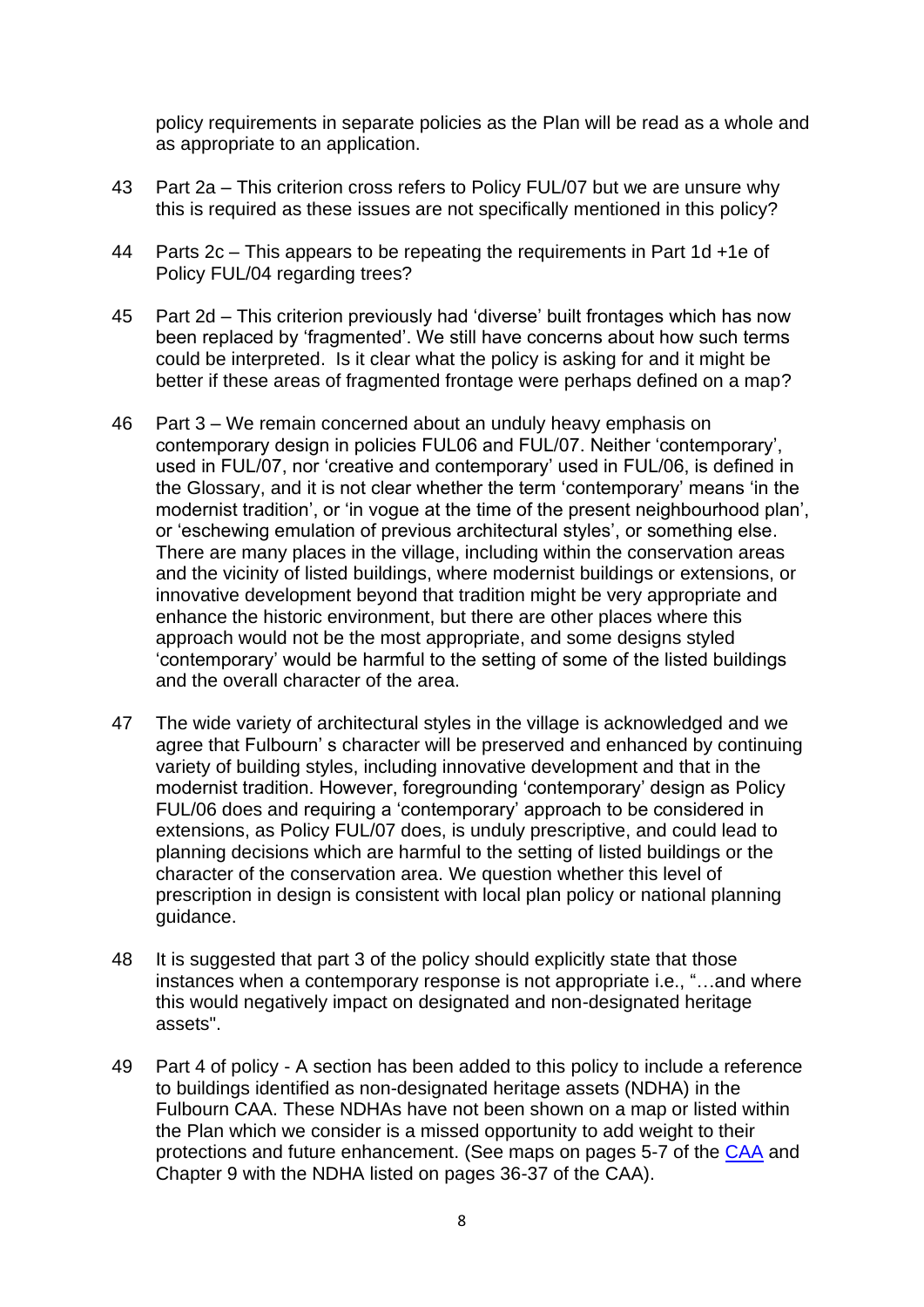#### **Policy FUL/07 Building and Landscape Design**

- 50 This policy has been revised since the Regulation 14 consultation. It is welcomed that it more clearly laid out now for future users of the Plan.
- 51 Part 1 –The Village Design Guide is referred to in this section. Reference to any documents that supersede it would help maintain longevity of the policy, as is the case in other policies - i.e.: "Village Design Guide and any documents that supersede this".
- 52 Part 2a Height This section refers to buildings of 2.5 storeys and 2 storeys having a similar height. In most instances, this is not the case as there will be some height differential between a 2 storey and a 2.5 storey building.
- 53 Part 2b Density Does this section simply repeat the Local Plan policy Policy H/8: Housing Density? What is unique to Fulbourn other than mentioning other policies within the Plan? The wording about density allows for a flexible designled approach for densities above 30 dph. It should be noted that existing outline consents at the Ida Darwin and land east of Teversham Road sites have some areas with housing densities above 30 dph.
- 54 Part 2c Built form This could be made clear to recognise that the character of the village is made up of different materials, colours, and styles and the design response should relate to those materials, colours and styles found in Fulbourn. Perhaps the reference to different materials relates to them being used in a single building? This should be clarified.
- 55 There are two sections within this policy numbered 2. This will need amending.
- 56 Part 3a-d Do the criteria in this section add anything locally specific for Fulbourn or is it simply repeating Policy HQ/1 Design Principles from the Local Plan and the Design Guide SPD?
- 57 Part 4d –We do not consider that this criterion adds anything to the policy and should be removed. All development must take account of relevant policies in the Development Plan.

#### **Policy FUL/08 – Village Street and Lane Layout**

58 Part 2d – Planning policy does not have control of signage – this would be a highway matter.

#### **10 Residential development**

59 Paragraphs 10.2 -10.3 - The introduction to this chapter has been much rewritten. Mention is made of the emerging Greater Cambridge Local Plan and the options considered in the making of the local plan. Whilst this Plan must be aware of the emerging local plan, we do not consider it appropriate to include this within the supporting text as it is likely to need to be updated as the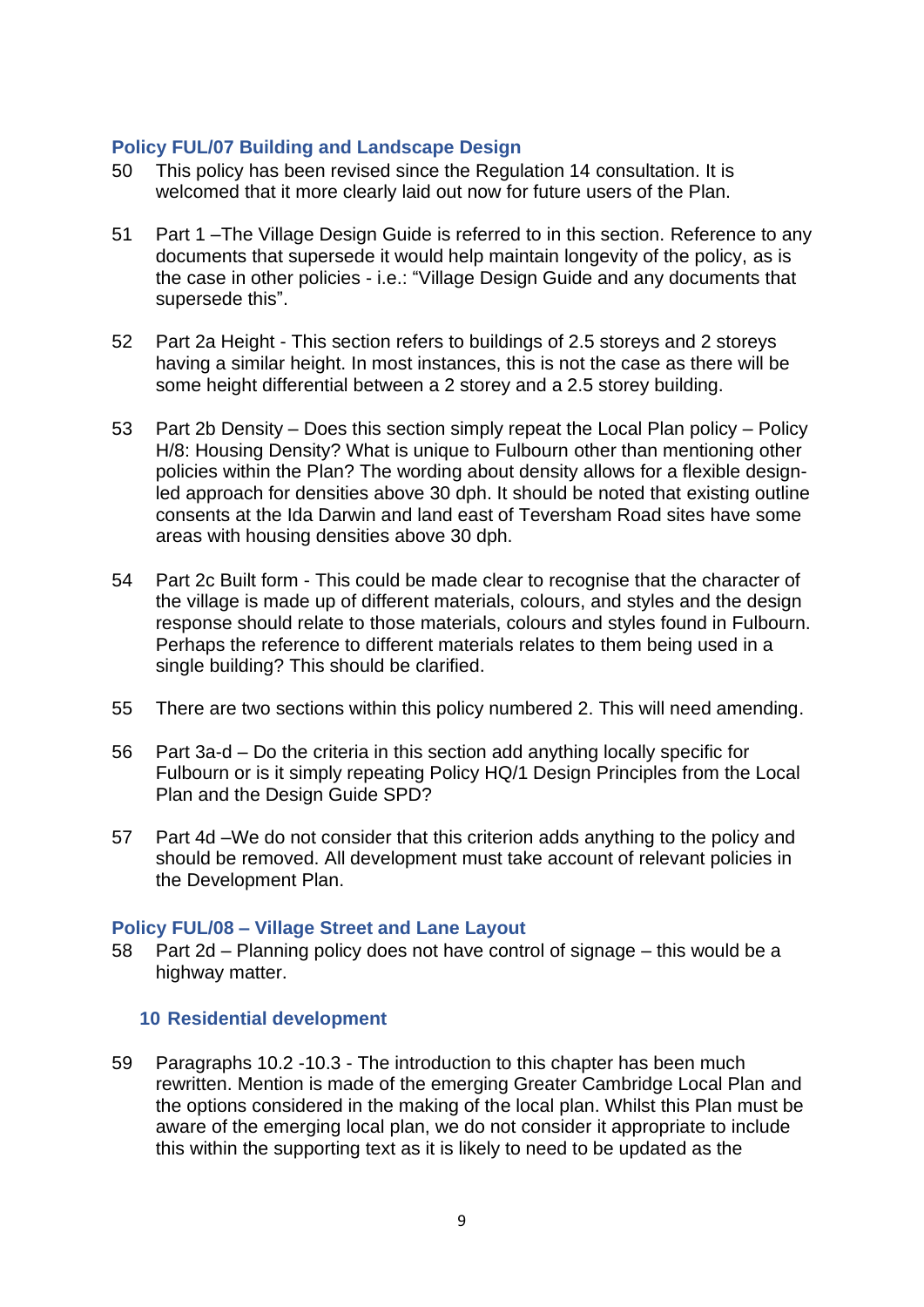emerging local plan moves towards its next formal stage. Until the local plan is examined it is not certain what strategy will be included in it.

- 60 Paragraph 10.7 for clarity it should be stated that it was Cambridgeshire ACRE that carried out the survey not Cambridge.
- 61 The Ida Darwin and Teversham Road Sites In the Regulation 14 version of the Plan there was a policy for these two sites. We commented that it was not necessary to repeat Local Plan policies H/3 and SS/3 and only additional criteria should be included in the Plan. The option has been taken to no longer retain a policy in the Plan but policy like language is used in paragraph 10.11 – 10.12 for these two sites. It should be noted that this wording has no weight in the determination of applications. The [Village Design Guide](https://www.scambs.gov.uk/media/18112/fulbourn-village-design-guide-supplementary-planning-document-2020.pdf) does provide detailed design guidance relating to these sites which could have been included in a policy in the Plan to add weight.(See page 16)

#### **Policy FUL/09: Larger Residential Development (10 or more units)**

- 62 Part 1a This criterion requires an appropriate housing mix. There is no evidence in the supporting text to set out what may be appropriate in Fulbourn to meet local needs. It remains unclear why at least 5% in the housing mix should be built to be accessible and adaptable dwellings M4(2) standard. This has not been justified. There is no information in the supporting text other than mention that the local residents think the needs of an ageing population should be considered. As this is for housing schemes of 10 or more units in order to achieve 5% of anything the scheme would have to be much more than  $10 - (a$ development of 50 units to get 2.5 homes). How is this different from Policy H/9 in the Local Plan except it is requiring at least 5% but without clear justification.
- 63 Part 1b We consider that this criterion simply repeats the Local Plan policy on affordable home (Policy H/10).
- 64 Part 2a There is no information in the supporting text about a Building for a Healthy Life (BHL) assessment and where a developer could find out how to carry such an assessment out. Any appraisal system should be agreed with the local planning authority as the decision-making body.
- 65 We consider that the use of BHL toolkit should be used with caution as it does not provide absolute results on design quality. It is useful as an engagement tool or for discussion to agree on what the development should aim to achieve. It uses a traffic light system for 12 questions with the aim to score greens, reduce ambers and avoid reds. As the tool is for all development it is very difficult to differentiate in the document different responses to village/rural areas as compared to urban and could conflict with the objectives of neighbourhood plan. A reference to the VDG SPD would be more appropriate.
- 66 Part 2b Written Ministerial Statement HCWS488 by the Secretary of State for Communities and Local Government dated 25 March 2015 states that "neighbourhood plans should not set ……….. any additional local technical standards or requirements relating to the construction, internal layout or performance of new dwellings." It is not clear what this adds to the policies in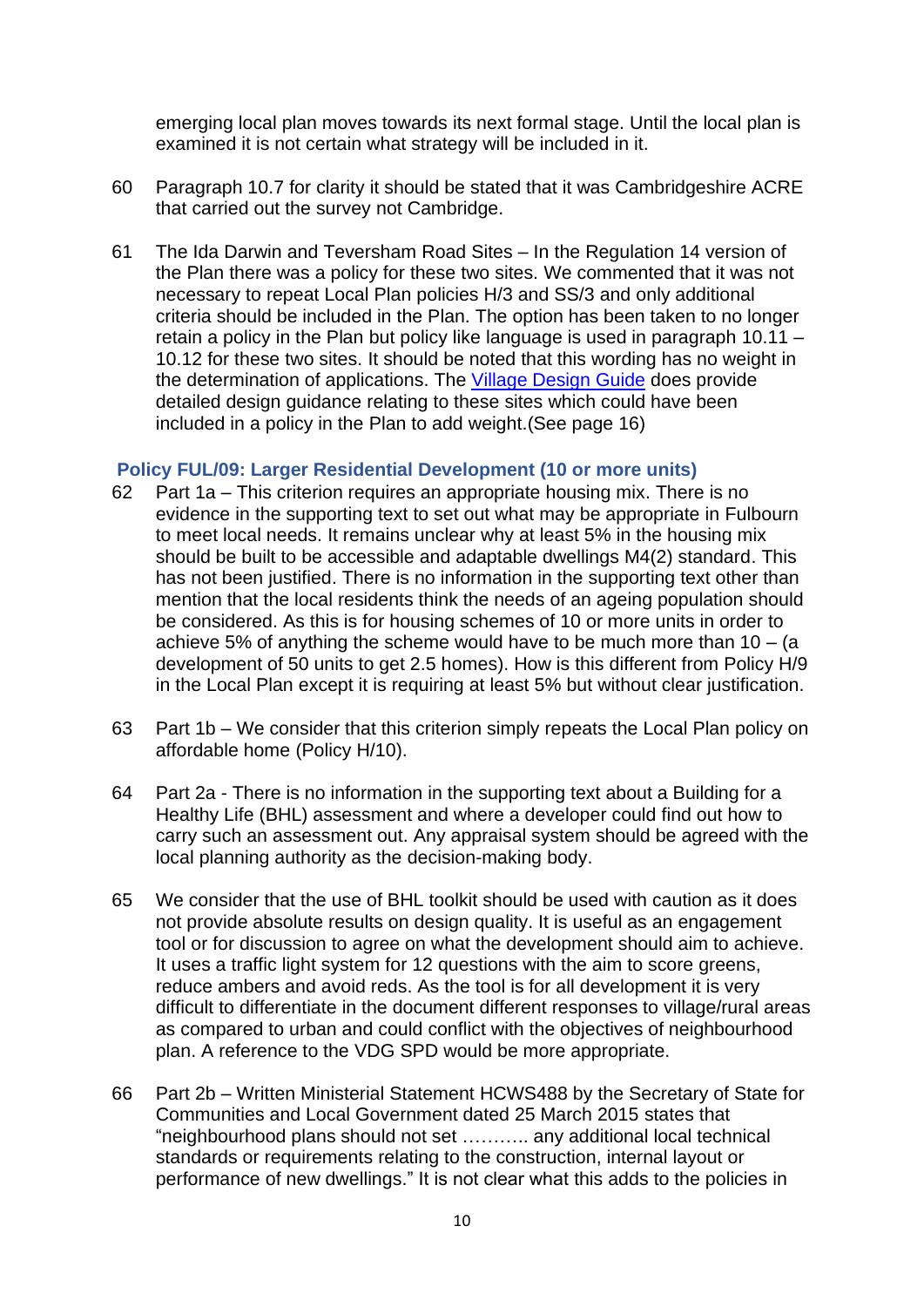the Local Plan about renewable energy - Policy CC/3 Renewable and Low Carbon Energy in New Developments. We adopted a new SPD in 2020 which we had suggested could be cross referenced in the supporting text about renewables - [Greater Cambridge Design and Construction Supplementary](https://www.scambs.gov.uk/planning/local-plan-and-neighbourhood-planning/greater-cambridge-sustainable-design-and-construction-supplementary-planning-document-spd/)  [Planning Document](https://www.scambs.gov.uk/planning/local-plan-and-neighbourhood-planning/greater-cambridge-sustainable-design-and-construction-supplementary-planning-document-spd/)

- 67 Part 3a. This appears to be a new criterion included in the Plan as previously there had not been mention of degradation of the natural wetland ecosystem. Would this criterion be better place in Policy FUL/04?
- 68 Part 3b This criterion repeats the policy included in the Local Plan Policy CC/8: Sustainable Drainage Systems.
- 69 Part 3c Does this criterion add any value as other policies within the Plan cover this issue – FUL/01; FUL/04.
- 70 Part 3d This is repeating an existing policy in the Plan FUL/03
- 71 Part 3e This is repeating Policy FUL/01
- 72 Part 4 of the policy We repeat the comments we made at Regulation 14 that developers can only be asked to contribute outside their site (i.e., in the Parish) through a Section 106 Planning Obligation and where the Government rules can be met. As noted in our comments above, they must be:
	- necessary to make the development acceptable in planning terms;
	- directly related to the development; and
	- fairly and reasonably related in scale and kind to the development.

A developer could not be required to contribute to strengthen existing facilities for the village as a whole.

73 We remain unsure what is meant by 'to support community integration in response to the requirements set out by Fulbourn Parish Council' given that other statutory service providers will determine how their services are delivered. It is unclear whether this requirement is set out in the Plan and supported by evidence for such requirements There is a list on page 110 in the Delivery Priorities chapter of the Plan. How would a development know what is required or a planning officer know when it has been met? It is suggested that "in response to the requirements set out by Fulbourn Parish Council" is deleted from the policy.

#### **Policy FUL/10 Rural Exception Sites**

- 74 Adopted Local Plan Policy H/11 already provides an up-to-date policy for the delivery of such schemes. We do not think that these criteria could be implemented without full justification.
- 75 Part 1d This repeat what is already in Policy FUL/01 and FUL/04.
- 76 Part 2 There would need to be clear justification of why this criterion should remain. The NPPF is clear that such exceptions should be allowed to ensure a housing scheme is viable. (NPPF 2021 paragraph 78). The Local Plan policy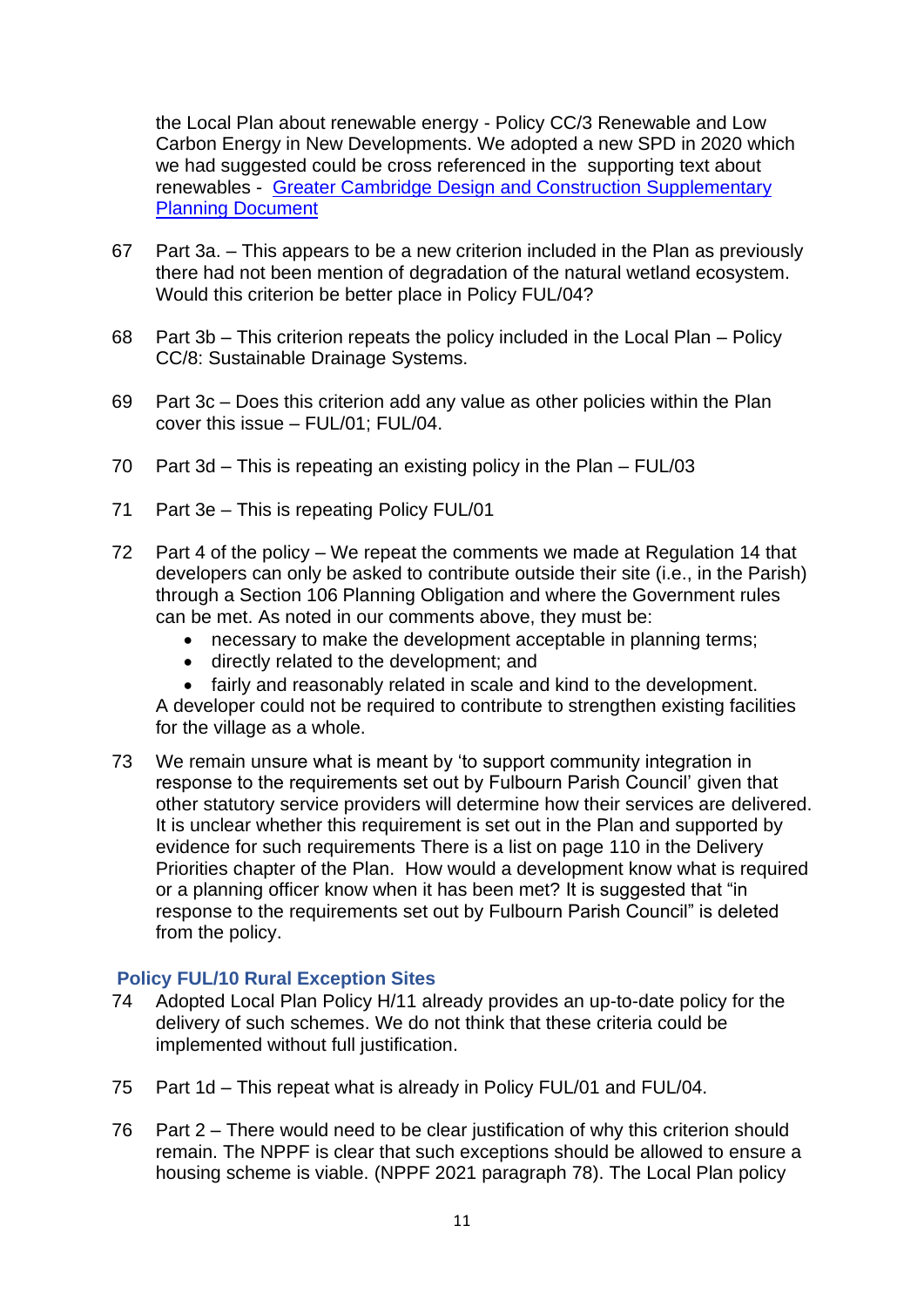also is clear that allowing some market housing on rural exception sites on viability or deliverability grounds is acceptable. Our housing team has commented that on deliverability grounds it may be that a landowner may not release the land for affordable housing unless they are allowed market housing on the site.

## **Policy FUL/11 -Housing Design Quality**

- 77 The supporting text to this policy would have benefited from having more justification for all of the criteria included. They cover a range of different design considerations and would impact on the viability of any scheme.
- 78 Part 1b; 1f; 1h; 1i These appear to be new criterion included in the Plan since the Regulation 14 consultation.
- 79 The inclusion of criteria that support sustainable construction 1a, 1b and 1c is supported.
- 80 Part 1g We are unsure as to how this adds value to the existing Local Plan car parking policy which has a design-led approach? Policy TI/3: Parking Provision.

## **11 Employment**

#### **Policy FUL/12 – Employment Development**

- 81 Part 1 The first part of this section is simply repeating the Local Plan Policy E/12.
- 82 Part 1a Should this be cross referring to FUL/16? This is stating that all development no matter the scale will have to clearly show its commitment. It is not clear how an applicant would demonstrate this and how a planning officer would know that it could be achieved? The policy is not explaining how to measure this clearly, for example through the submission of a Transport Assessment?
- 83 Part 1b The requirement that there should be no increase in heavy goods vehicle movement is unreasonable given that developments outside the Neighbourhood Area could result in additional movements. Transport assessments should perhaps be used to demonstrate that the transport impact is acceptable.
- 84 Part 1c Whilst recognising that heavy vehicles may impact the smaller roads within the parish is it realistic to expect new development to mitigate any adverse impacts associated with vans too. Surely this would restrict the types of employment that would be acceptable within the parish. There perhaps needs to be a definition of 'heavy vehicle' in the glossary and the supporting text.
- 85 Part 1d Is it realistic to require no loss of character and visual amenity from an employment development with some level of car parking and transportation?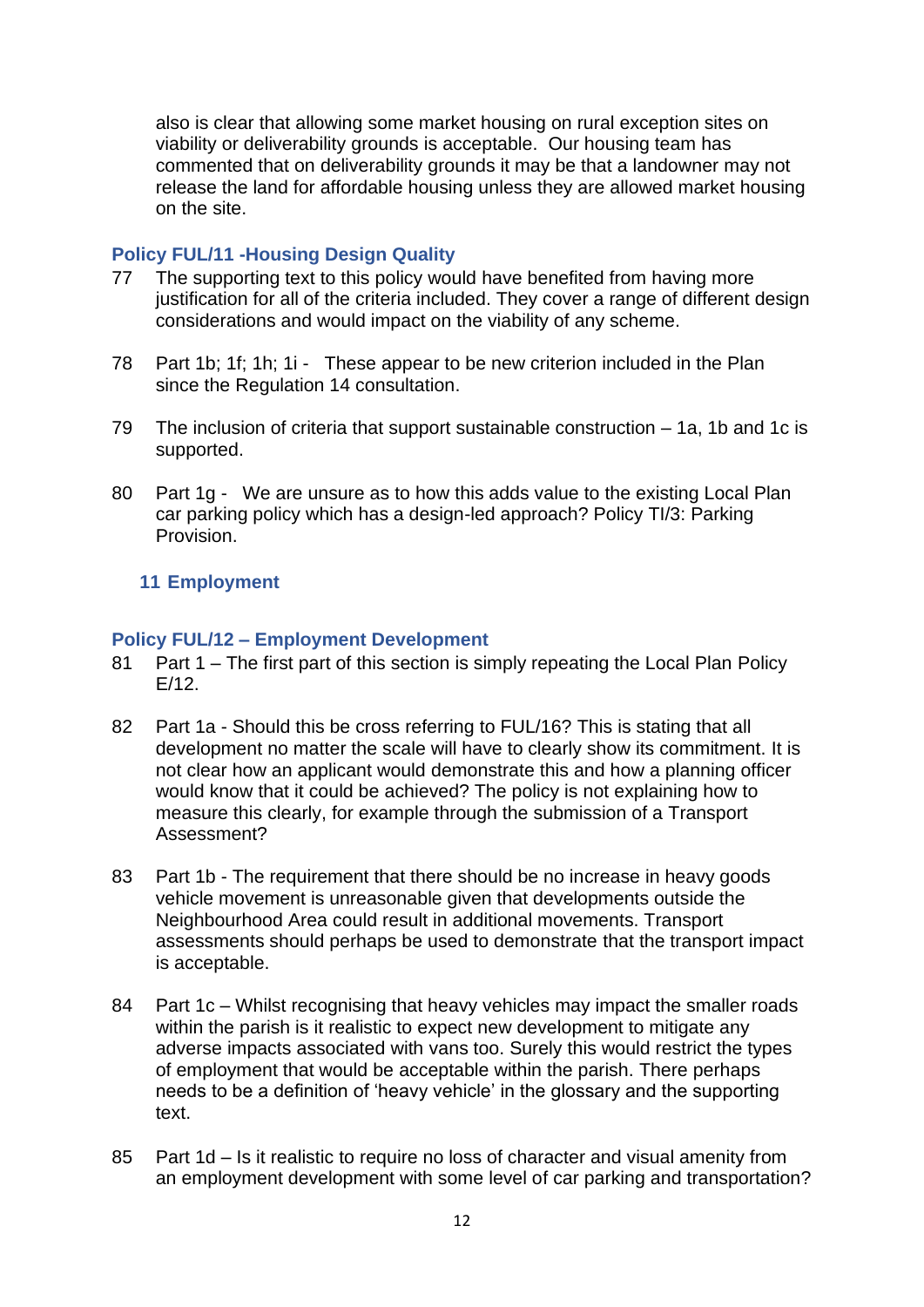Any new development is likely to require some car parking for workers and visitors and therefore will generate some traffic, so it is unreasonable to expect no increase in traffic movement because of new development?

- 86 Part 2a This criterion does not define what is meant by heavy vehicles it could be difficult for a development management officer to interpret what is meant by this term when determining an application for employment in the parish. Who would define what is meant by requiring regular heavy vehicles – once a week? one a day? What is regular? It is also open to interpretation what is meant by the 'village boundary' and 'direct access to the road network'.
- 87 Part 2b How would such a policy be achieved as banning heavy lorries from any streets is outside of the role of a planning policy.
- 88 Part 2c How would you define adequate planted edges? How would a planning officer considering a planning application be able to determine if planting is adequate? How does it differ from other landscape policies in the Plan? FUL /01 part 1 or FUL/04 –parts 2a and 2b?

#### **Policy FUL/13 Large Employment Sites**

- 89 We would recommend that an inset map is included showing the employment sites mentioned in this policy. It is relying on local knowledge for their location otherwise.
- 90 Part 2 The policy is more stringent than Local Plan Policy TI/2 which effectively requires a Transport Assessment and Travel Plan for all development on the two employment sites referred to. The requirements are potentially overly onerous -for example where development is small scale the addition of a new entrance area or a new plant area would be required to provide this.
- 91 Part 1 The Plan does not need to mention that employment development should comply with relevant policies in the Local Plan.
- 92 Part 2 –What is' accepted best practice'? Who would know what this was 'at the time of an application'? Explanations for this is not included in the supporting text
- 93 The policy mentions clear responsibilities for monitoring but by whom? It might be more appropriate to state that approvals will be conditioned to require the implementation and monitoring of travel plans.

## **12 Community Facilities**

#### **Policy FUL/14 –Community Facilities**

94 Part 1 – This policy is simply repeating the Local Plan policy that protects village services and facilities and this does not need to be repeated in the Plan (Policy SC/3)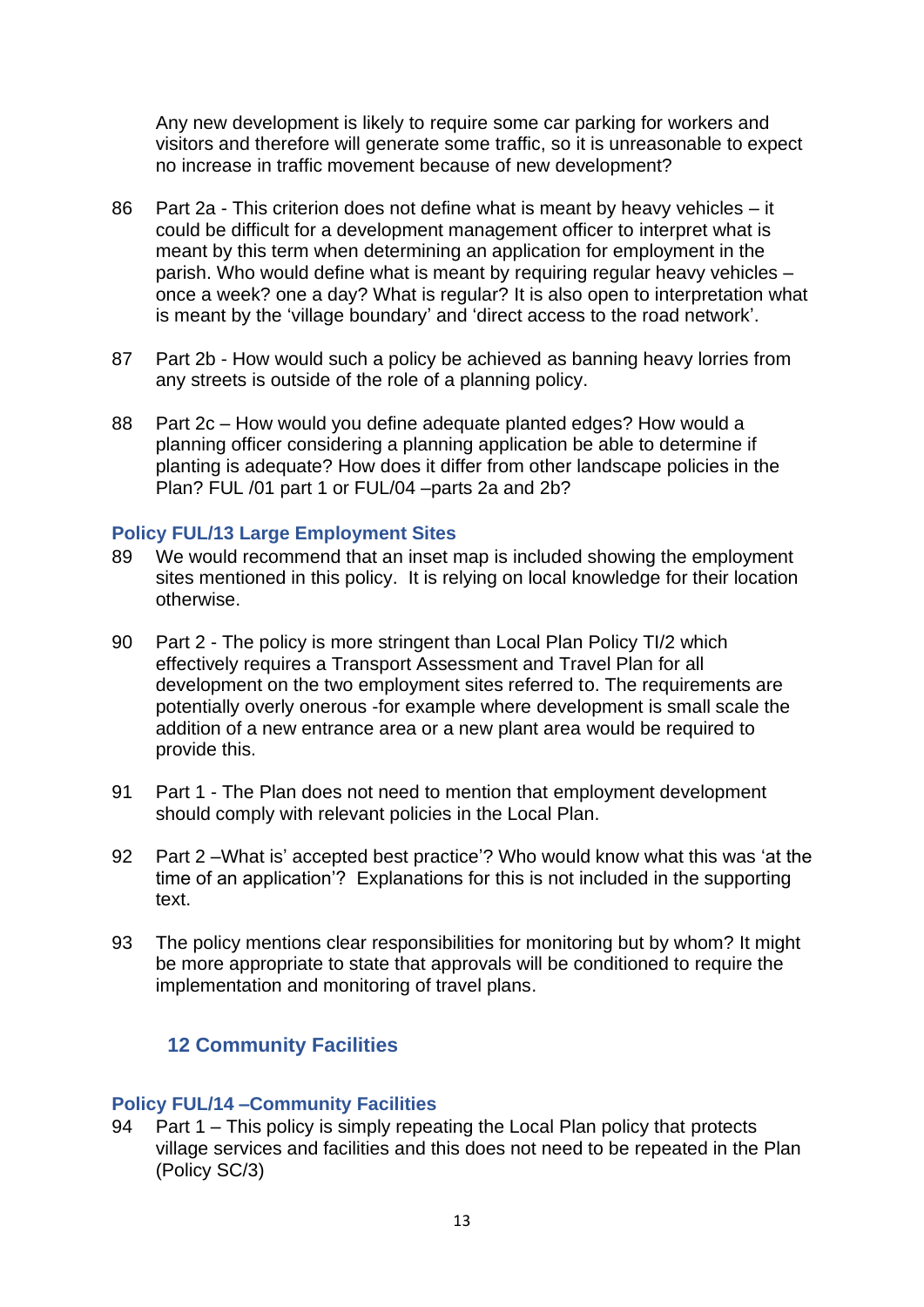- 95 Part 2 It is not necessary to include the wording after (see Figure 19) relating to standards required by Sport England.
- 96 The landowner of this field has been consulted over this proposal but does not indicate whether he/she is happy for the recreation ground to expand into this area? If the landowner is not willing for this to take place it may make this policy aspiration unviable/ unachievable.
- 97 Part 3 This criterion seeks to direct the District Council to secure funding for existing facilities in preference to the creation on new ones. It is accepted that using section 106 contributions to extend existing facilities will, in many cases, be the most logical and cost-effective way to mitigate the impact of a development. However, there are times when a new standalone community facility is required, and the decision will always rest with the planning decision taker having regard to the specific circumstances of the proposal.

#### **Policy FUL/15 –Healthcare Facilities**

98 It has not been clearly stated in the Plan whether the current GP practice and / or the Local Heath authority are supportive of the proposals in this policy. Within the consultation statement there is an indication that there have been discussions with the GP practice and that they support the proposals. In part 3 of this policy it states that there is an expectation that the new healthcare will be with the current GP practice.

#### **15 Delivery Priorities**

99 Through preparation of the Neighbourhood Plan a number of spending priorities have been identified by the community to improve the lives of people living and working in the parish. Both the Local Plan and national planning guidance recognises that not all developments will be able to sustain all policy requirements expected of it. Where planning obligations are negotiated on the grounds of viability some infrastructure requirements need to be given a greater level of priority than others and in some cases contributions towards the lower priority items may ultimately not be secured. This Delivery Priorities list is therefore a helpful guide to the District Council when considering viability as part of the decision-making process.

#### **Appendix 2 - Trees**

100 A new appendix has been added to the Plan including a list of native, specimen and ornamental trees which are considered appropriate for Fulbourn. It is not clear who decided upon the trees to be included in this list? Our Trees officer has no issues with the species choice but would not recommend limiting new tree planting to only species in the list. We have concerns that disease can decimate an entire population of trees as has happened with Horse chestnut, Elm, Ash and to some extent Oak. More important is seeking trees which benefit ecology, are resilient in the face of climate change and are not invasive